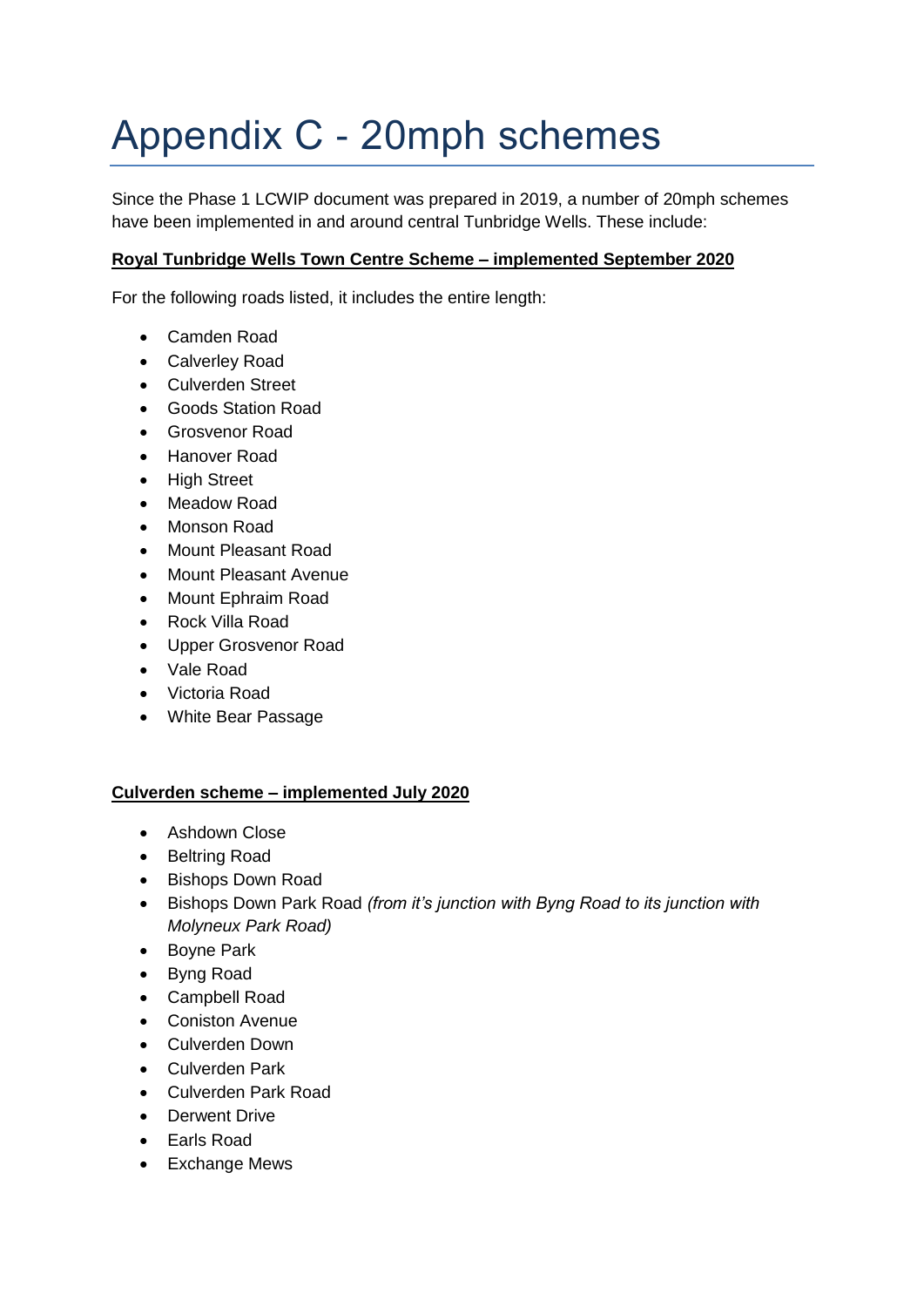- Hollin Close
- Huntleys Park
- Hurstwood Lane *(From its junction with Bishops Down Road to its junction with Manor Close)*
- John Street
- Kendal Park
- Kent Road
- Knightsbridge Close
- Manor Close
- Mayfield Road
- Molyneux Park Road
- Oakdale Road
- Royal Chase
- Rydal Close
- Rydal Drive
- Somerville Gardens
- Standen Street
- Thirlmere Road
- Thomas Street
- Whitefield Road
- William Street

## **Sherwood scheme – implemented July 2020**

- Allandale Road
- Ashenden Walk
- Birch Way
- Bluebell Walk
- Bracken Close
- Bracken Road
- Burslem Road
- Coneyburrow Road
- Emerald Walk
- Fairmile Road
- Friars Way
- Green Way
- Gorse Road
- Greggswood Road
- Harries Road
- Hawthorn Walk
- Hazelwood Close
- Lakeside
- Link Way
- Middle Walk
- Milton Drive
- Oakwood Rise